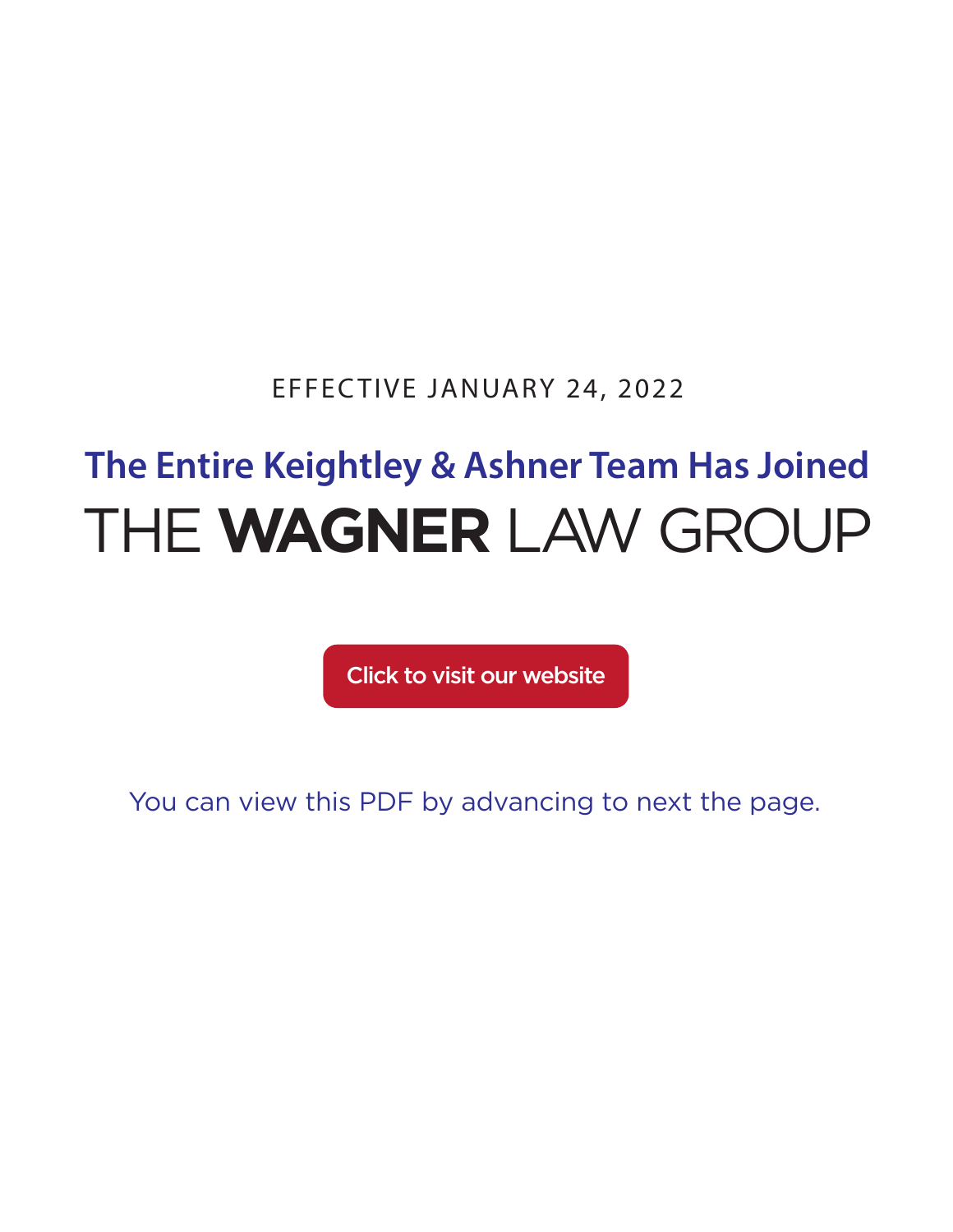## **KEIGHTLEY & ASHNER LLP**

The Employee Benefits Law Firm with a PBGC Focus

## **DOL's Cybersecurity Guidance: Practical Pointers for Fiduciaries**

#### **May 17, 2021 – CLIENT ALERT**

On April 14, 2021, the Department of Labor ("DOL") issued important guidance concerning cybersecurity in relation to ERISA-covered employee benefit plans, with separate items directed chiefly to service providers, fiduciaries, and participants and beneficiaries (referred to in this Client Alert as "participants"). This guidance comes in the wake of several lawsuits involving the hijacking of and theft from participants' DC plan accounts, considerable media coverage of the issue, and, most immediately, a February 11, 2021, U.S. Government Accountability Office ("GAO") report on the issue (the "GAO Report"). (See "DEFINED CONTRIBUTION PLANS, Federal Guidance Could Help Mitigate Cybersecurity Risks in 401(k) and Other Retirement Plans" (GAO-21-25), available at https://www.gao.gov/assets/gao-21- 25.pdf.)

This Client Alert will review the GAO Report for context and background, and then discuss the DOL's first foray into guidance concerning cybersecurity in the context of ERISA-covered employee benefit plans.

## Background and Context

The GAO Report notes that "DC plans have in recent decades become the dominant employer-sponsored retirement plan type in the private sector," and that as of 2018, 106 million people participated in private sector DC plans, which held assets of nearly \$6.3 trillion.

The GAO Report also notes that there "is no comprehensive federal guarantee of 401(k) plan benefits lost, for example, due to poor investment decisions by the employee or other reasons, such as theft." It further reports that "a vast amount of PII and plan asset data" is shared by and among DC plan sponsors and service providers in the ordinary course of administering a DC plan, and usefully provides the following definitions:

• **"PII" or "personally identifiable information"** is "any information that can be used to distinguish or trace an individual's identity, such as name, date and place of birth, or Social Security number; and other types of personal information that can be linked to an individual, such as medical, educational, financial, and employment information."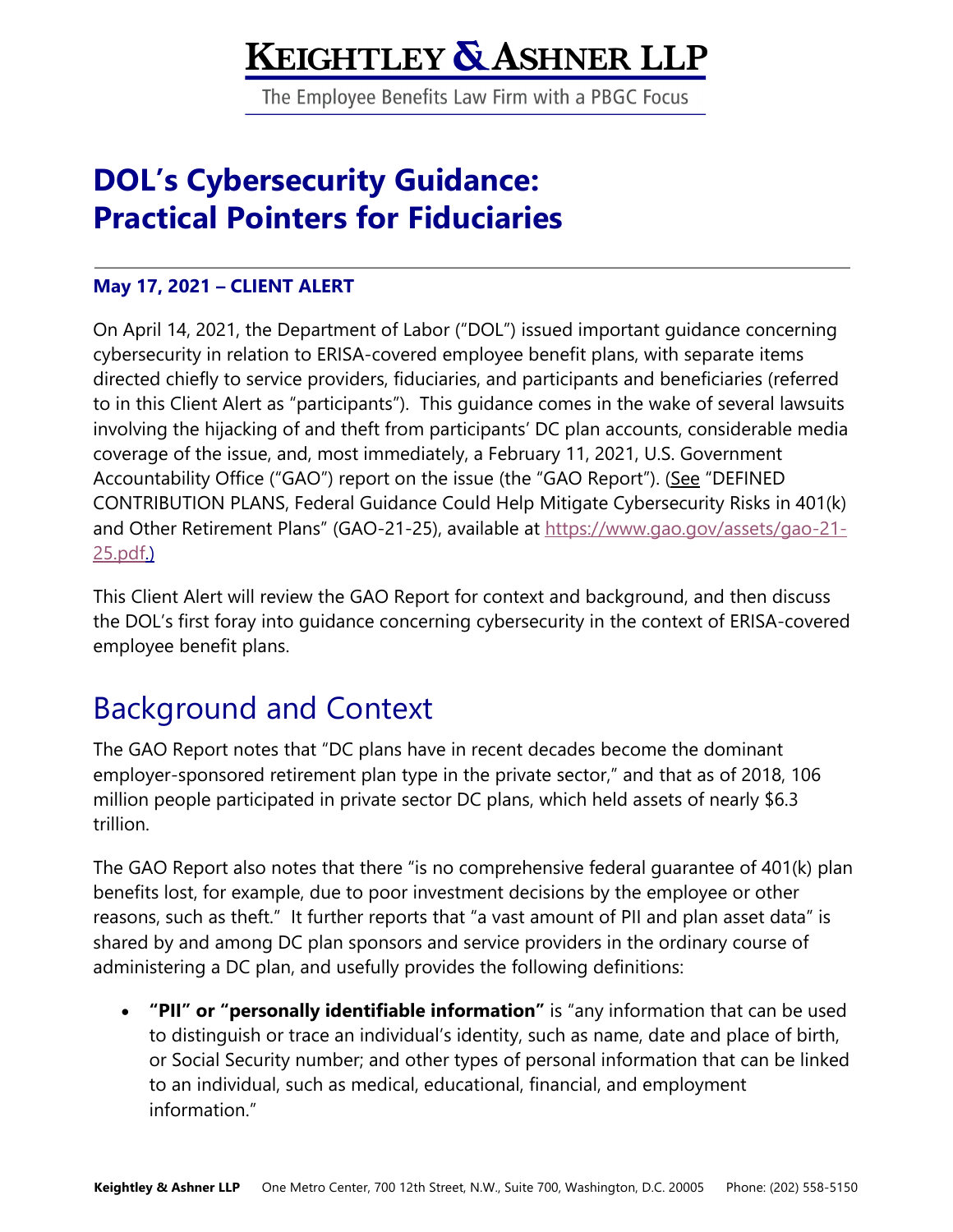• **"Plan asset data"** is "sensitive information that is associated with a participant's retirement assets, such as their retirement account number and bank account information."

The data flow for this information is illustrated in the GAO Report (at p. 13) as follows:



As illustrated, there are many data transfers and storage locations, each of which is potentially at risk. The GAO report characterizes this as "a vast amount of PII and plan asset data" that is subject to "substantial sharing." The nature and importance of this data, combined with the extent of its collection and sharing, led the GAO Report to characterize this as creating "significant" cybersecurity risks for DC plans.

The GAO Report notes that some actors ("threat actors") seek to steal only participant PII, while others seek to steal the assets held in DC plan accounts through an "account takeover." As explained in the GAO Report:

Account takeover occurs when a threat actor fraudulently transfers assets out of an account, such as a retirement plan account. After gaining access to the account, the threat actor collects information that can be used repeatedly to initiate fraudulent transactions. For example, a threat actor might gain access to a retirement account online and divert funds to their own bank account.

This Client Alert refers to an account takeover as a "hijacking."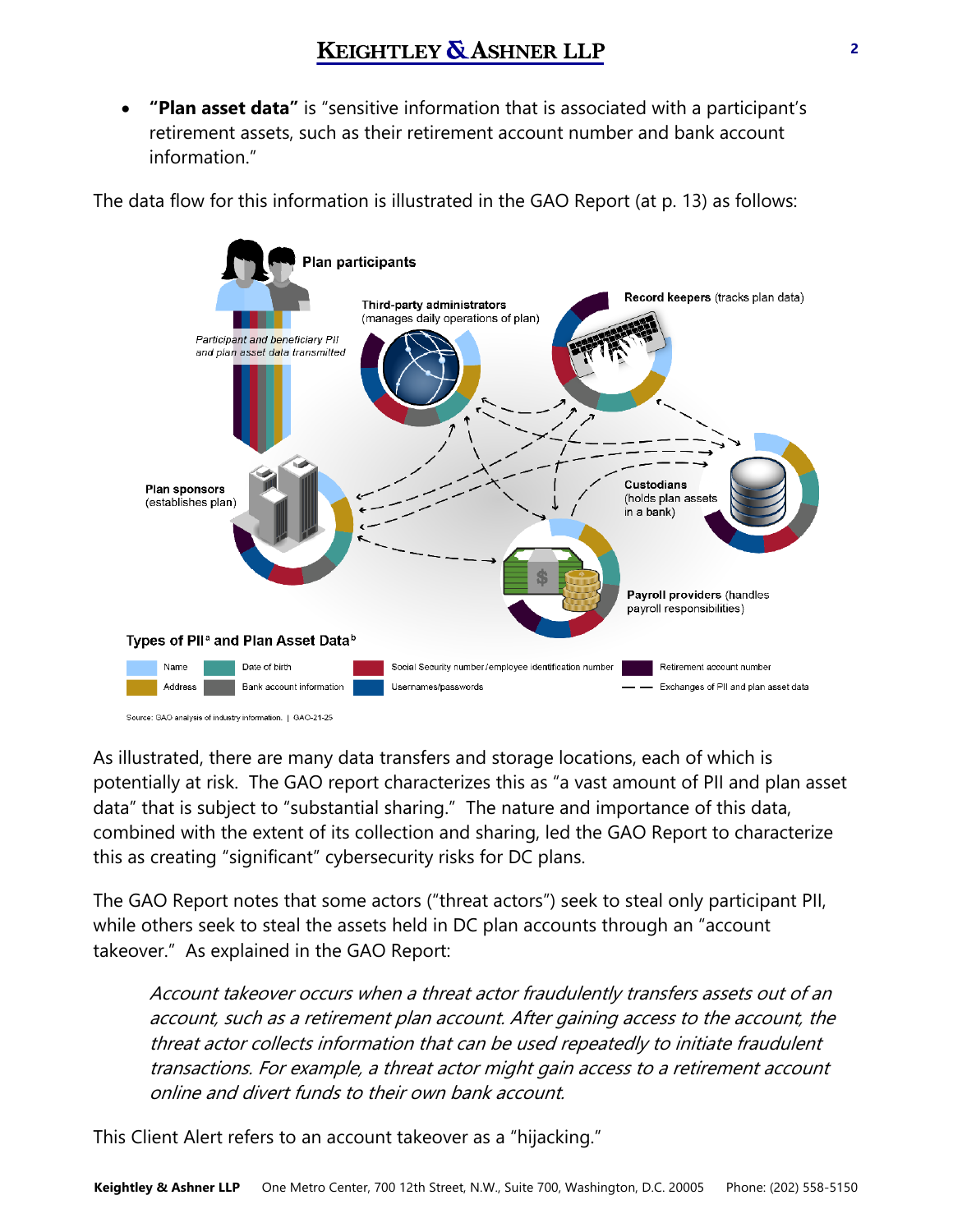The GAO Report next describes Federal rules designed to <sub>mitigate</sub> cybersecurity risk, namely the Gramm-Leach Bliley Act ("GLBA") and the Federal Trade Commission Safeguards Rules (which implement the security requirements of the GLBA), but notes that these may not apply to all of the parties who receive, transfer, and hold PII and plan asset data. Further, as the GAO Report points out, other guidance and tools offered by the Federal government, such as by the National Institute of Standards and Technology and the Department of Homeland Security's Cybersecurity and Infrastructure Security Agency, are generally voluntary and thus cannot ensure that parties are, in fact, taking appropriate steps to mitigate cybersecurity risk.

The GAO Report recognizes various financial and retirement industry efforts to develop information sharing efforts and leading practices and standards designed to assist companies with mitigating cybersecurity risks, including those by the Society of Professional Asset Managers and Record Keepers Institute (the "SPARK Institute," which has various [cybersecurity and fraud resources](https://www.sparkinstitute.org/resources/cybersecurity-and-fraud-resources/) available on its website), the AICPA (which developed the "SOC 1" and "SOC 2" cybersecurity risk management assessments), the Financial Services Information Sharing and Analysis Center (FS-ISAC), and providers of cybersecurity insurance.

> **PRACTICE POINTER:** It is important to determine whether cybersecurity insurance would cover losses incurred by a participant whose DC plan account was hijacked and stolen; if so, the conditions for coverage (for example, only if the participant was diligent in protecting their PII and log-in credentials against disclosure); and how it is to be determined whether the conditions have been met.

Finally, the GAO Report reviewed DOL activity and ultimately summarized its recommendations and DOL's response as follows:

GAO is making two recommendations to DOL to formally state whether it is a fiduciary's responsibility to mitigate cybersecurity risks in DC plans and to establish minimum expectations for addressing cybersecurity risks in DC plans. DOL agreed with GAO's second recommendation but did not state whether it agreed or disagreed with the first one. GAO believes both recommendations are warranted.

## DOL Guidance

Before getting to the specifics of the DOL guidance, we note that the DOL responded clearly to the GAO's first recommendation, stating that "[r]esponsible plan fiduciaries have an obligation to ensure proper mitigation of cybersecurity risks." It is helpful that the DOL refers (as did GAO) only to "mitigation" of cybersecurity risks, recognizing that it may not be possible to fully eliminate these risks at all times. This also reflects ERISA's duty of prudence, which looks to all of the facts and circumstances of a situation. Further, while a well-advised fiduciary might already consider cybersecurity of DC plan PII and plan asset data within the purview of their fiduciary duties, this is a welcome and clear affirmation of this principle.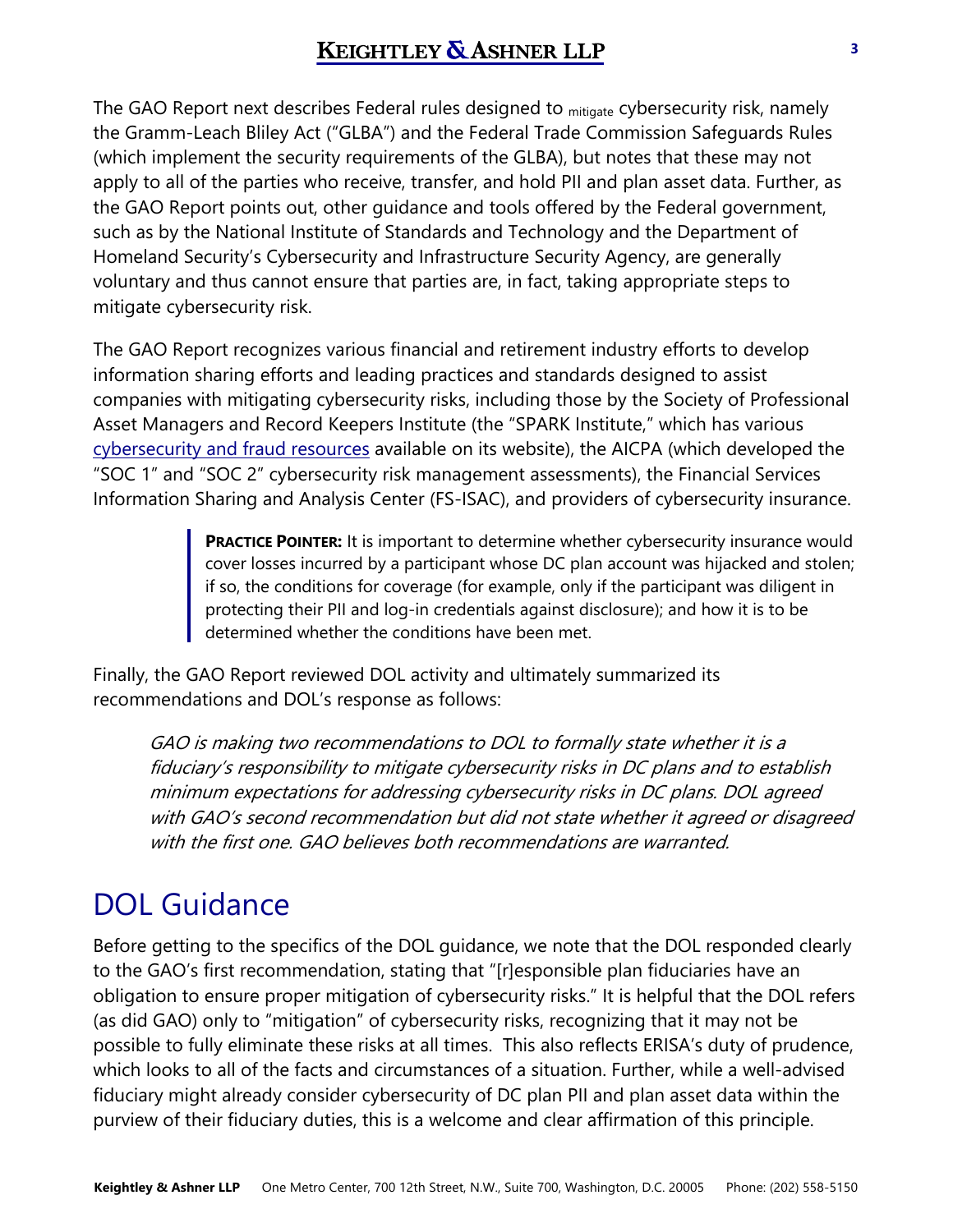As to the specifics, there are three DOL pieces of sub-regulatory guidance, which to some extent interlock with one another:

- [Cybersecurity Program Best Practices](https://www.dol.gov/sites/dolgov/files/ebsa/key-topics/retirement-benefits/cybersecurity/best-practices.pdf)  This is "for use by recordkeepers and other service providers responsible for plan-related IT systems and data, and for plan fiduciaries making prudent decisions on the service providers they should hire," and may be useful as well to participants in evaluating the extent to which service providers and fiduciaries have met their obligations.
- [Tips for Hiring a Service Provider with Strong Cybersecurity Practices](https://www.dol.gov/sites/dolgov/files/ebsa/key-topics/retirement-benefits/cybersecurity/tips-for-hiring-a-service-provider-with-strong-security-practices.pdf) This is designed "[t]o help business owners and fiduciaries meet their responsibilities under ERISA to prudently select and monitor . . . service providers," and may be useful as well to service providers, as well as to participants in evaluating the extent to which service providers and plan fiduciaries have met their obligations.
- [Online Security Tips](https://www.dol.gov/sites/dolgov/files/ebsa/key-topics/retirement-benefits/cybersecurity/online-security-tips.pdf) This is directed at participants, and may be useful as well to plan fiduciaries and service providers.

#### **Cybersecurity Program Best Practices**

As noted above, these "best practices" are not only for use by service providers, but also "for plan fiduciaries making prudent decisions on the service providers they should hire." The clear message here is that a prudent fiduciary should ask about and consider whether and to what extent a potential service provider follows these best practices.

As to specific best practices relating to protection of participant PII and plan asset data, the DOL states that service providers should:

- "1. Have a formal, well documented cybersecurity program.
- 2. Conduct prudent annual risk assessments.
- 3. Have a reliable annual third party audit of security controls.
- 4. Clearly define and assign information security roles and responsibilities.
- 5. Have strong access control procedures.
- 6. Ensure that any assets or data stored in a cloud or managed by a third party service provider are subject to appropriate security reviews and independent security assessments.
- 7. Conduct periodic cybersecurity awareness training.
- 8. Implement and manage a secure system development life cycle (SDLC) program.
- 9. Have an effective business resiliency program addressing business continuity, disaster recovery, and incident response.
- 10. Encrypt sensitive data, stored and in transit.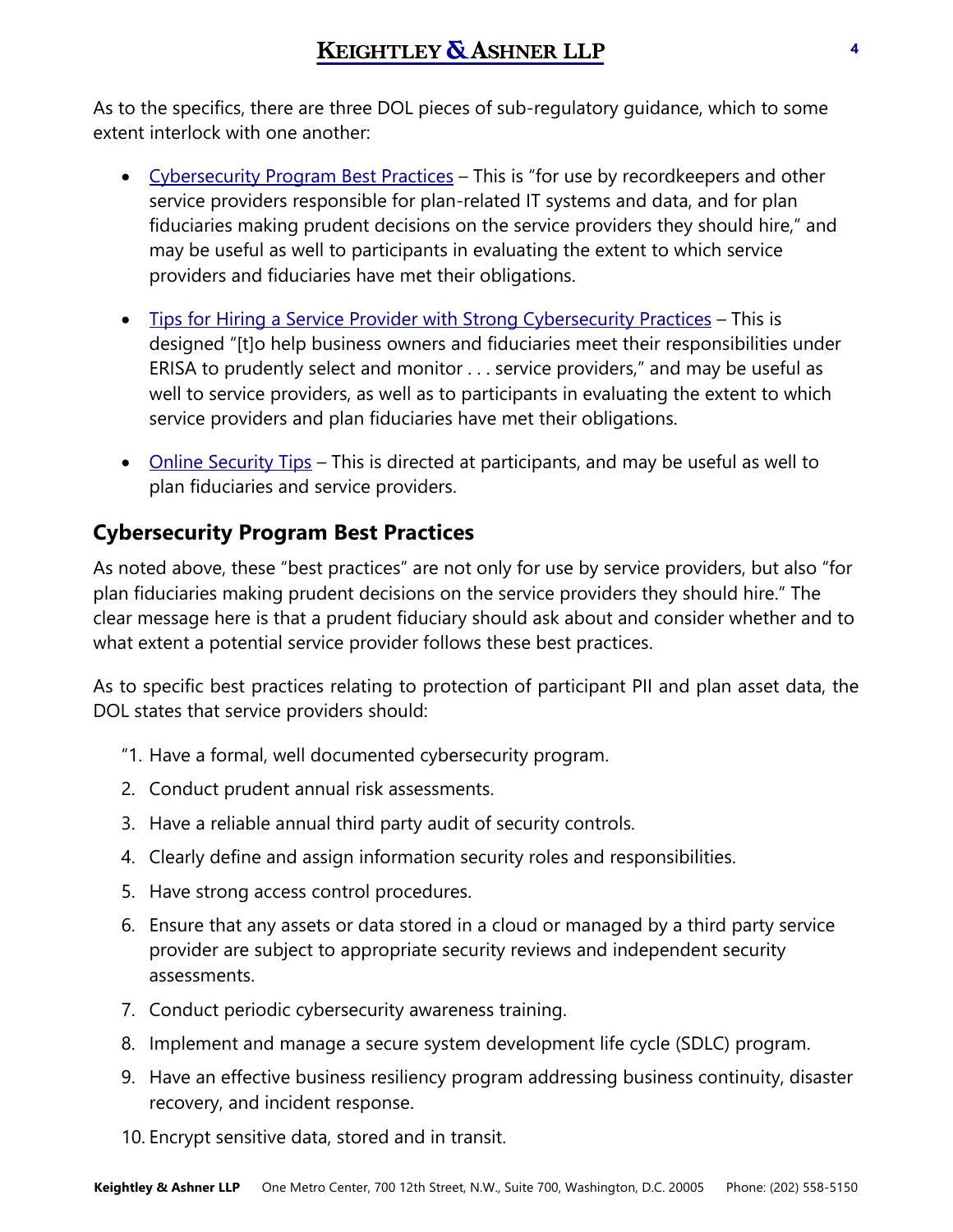#### **KEIGHTLEY & ASHNER LLP**

- 11. Implement strong technical controls in accordance with best security practices.
- 12. Appropriately respond to any past cybersecurity incidents."

#### **Tips for Hiring a Service Provider with Strong Cybersecurity Practices**

The DOL's tips include the following:

- "Ask about the service provider's information security standards, practices and policies, and audit results, and compare them to the industry standards adopted by other financial institutions."
- "Ask the service provider how it validates its practices, and what levels of security standards it has met and implemented."
- Review "public information regarding the service provider's information security incidents, other litigation, and legal proceedings relating to [the] vendor's services."
- "Ask whether the service provider has experienced past security breaches, what happened, and how the service provider responded."
- "Find out if the service provider has any insurance policies that would cover losses caused by cybersecurity and identity theft breaches," both internal (by employees) and external (for example, threat actor hijacking and stealing from a participant account).
- "When you contract with a service provider, make sure that the contract requires ongoing compliance with cybersecurity and information security standards – and beware [of] contract provisions that limit the service provider's responsibility for IT security breaches." Also, "[t]ry to include terms in the contract that would enhance cybersecurity protection for the [p]lan and its participants" (for example, regarding information security reporting, the use and sharing of information and confidentiality, notification of security breaches, and compliance with records retention and destruction, privacy and information security laws).

**PRACTICE POINTER:** Over the last several years, DC plan recordkeepers have starting offering "participant guarantees," that is, promises to make a participant whole for losses resulting from account hijacking (provided the participant has exercised reasonable care in protecting their PII). Fiduciaries should ask potential and incumbent DC plan recordkeepers if they provide a participant guarantee. If so, fiduciaries and their legal counsel should review the applicable documentation to determine, among other things, what situations are covered, what may be required of the plan sponsor and participants, and how incidents will be investigated, and should consider whether and, if so, how the guarantee may be incorporated into the service agreement.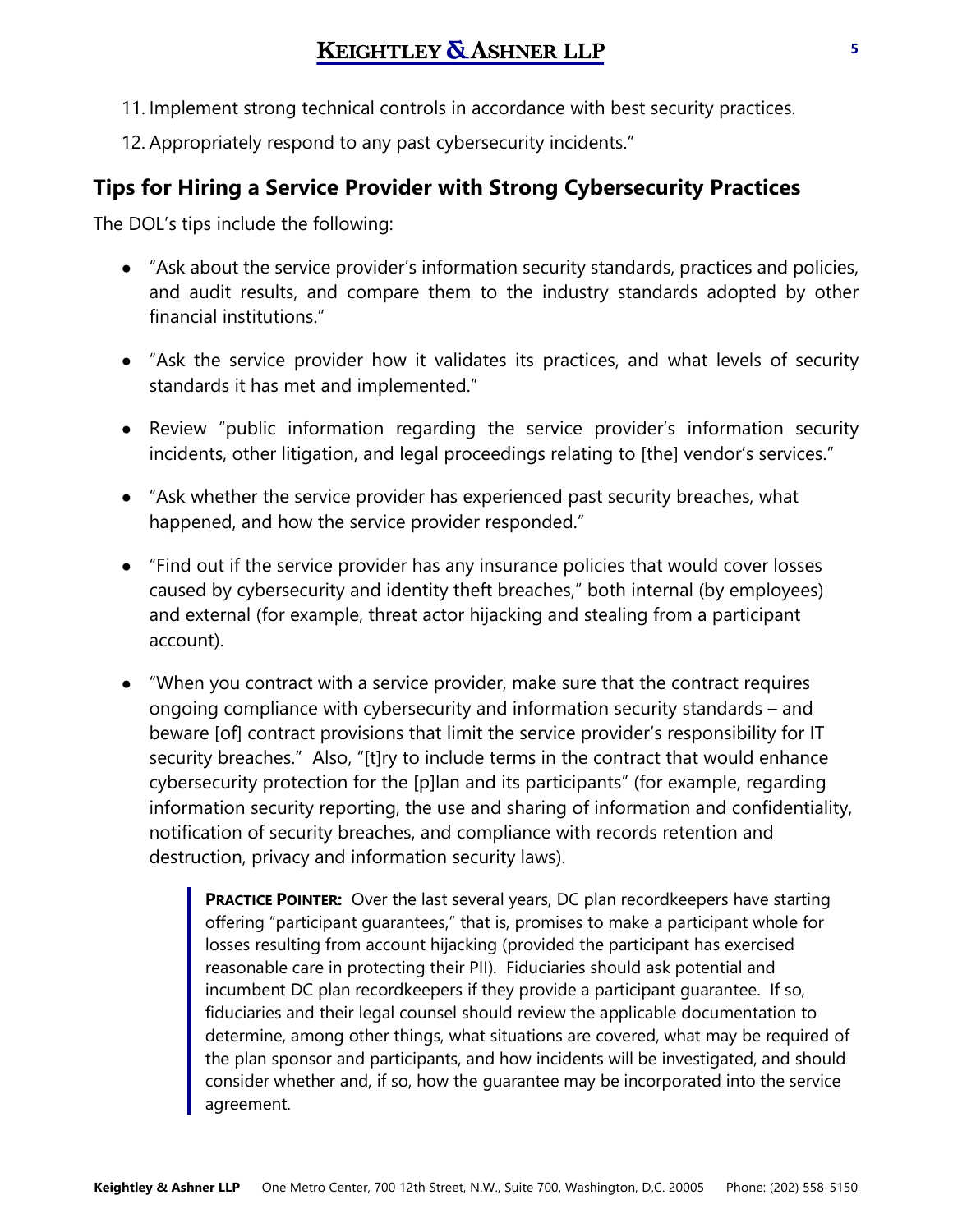#### **Online Security Tips**

These tips, which as noted above are directed at plan participants, are practical suggestions that should be encouraged. They send a message that participants play a critical role in and have a responsibility for safeguarding their own PII and plan asset data, and therefore should exercise diligence. The tips – each of which is supplemented by more detailed explanation and comments by the DOL – are as follows:

- Register, set up and routinely monitor your online account
- Use strong and unique passwords
- Use multi-factor authentication
- Keep personal contact information current
- Close or delete unused accounts
- Be wary of free Wi-Fi
- Beware of phishing attacks
- Use antivirus software and keep apps and software current
- Know how to report identity theft and cybersecurity incidents

## Additional Observations and Practice Pointers

#### **Cybersecurity Best Practices and Tips for Hiring a Service Provider with Strong Cybersecurity Practices**

The Cybersecurity Best Practices can be useful, together with the Tips for Hiring a Service Provider, for plan fiduciaries in selecting, contracting with, and monitoring service providers. For example:

● When searching for a service provider, incorporate the Cybersecurity Best Practices into the requirements of the Request for Proposal, and evaluate the responses accordingly.

> **PRACTICE POINTER:** Fiduciaries should consider whether they or their consultant have sufficient expertise to evaluate service provider responses to cybersecurity questions; if they do not, they should obtain expert review and advice, whether from other inhouse resources or from an outside consultant.

● Service provider agreements should address all parties' obligations concerning cybersecurity measures.

> **PRACTICE POINTER:** For legitimate reasons, service providers may not want to share details of their cybersecurity programs. Nonetheless, the agreement should include a reasonable degree of specificity, which the DOL's best practices may provide.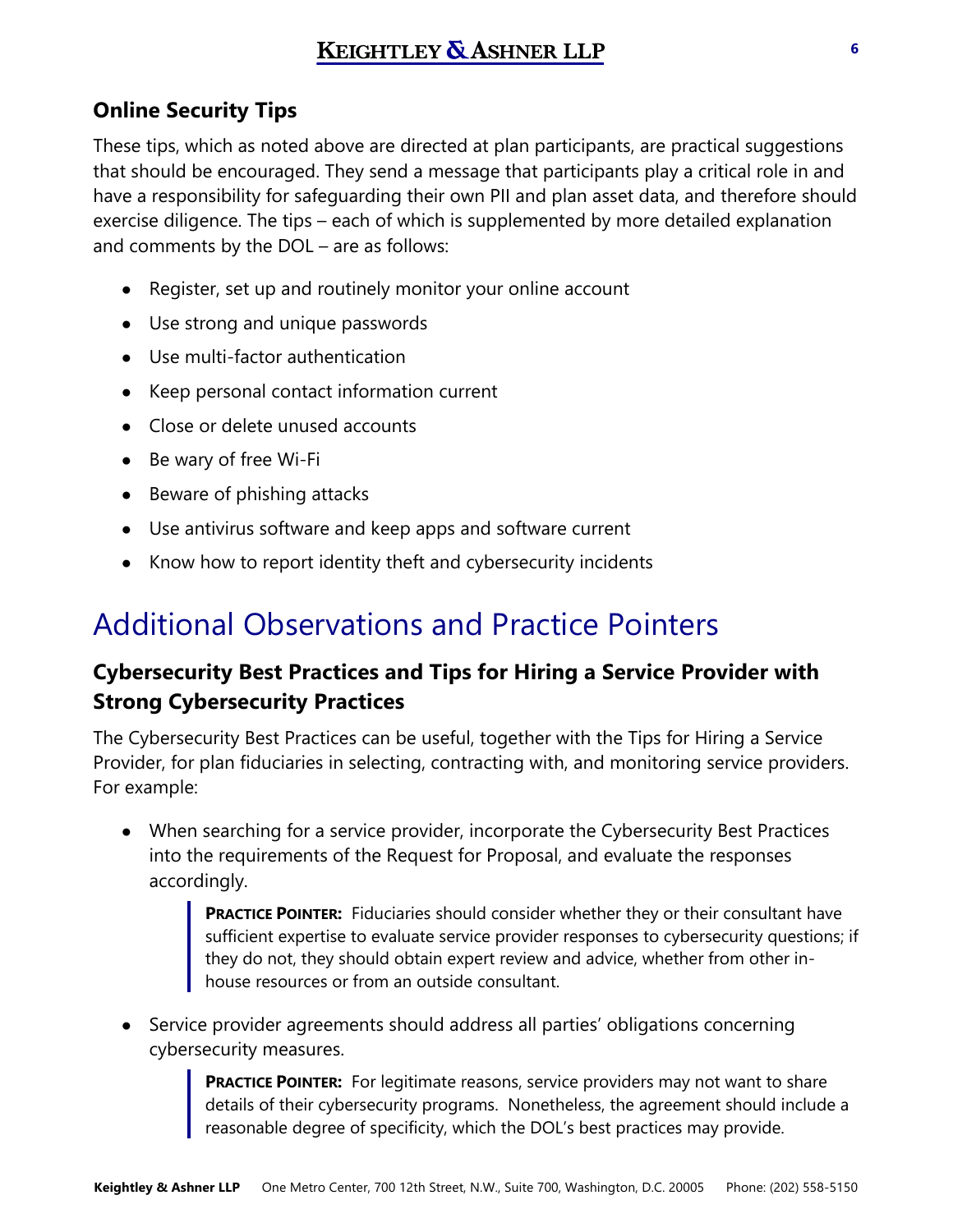#### **KEIGHTLEY & ASHNER LLP**

The Cybersecurity Best Practices can serve as at least a partial list of cybersecurity topics for fiduciaries to consider as they monitor service provider performance (e.g., by ensuring that the service provider conducts an annual risk assessment, conducts appropriate training, and exercises due diligence regarding cloud-based systems and services).

Both the Cybersecurity Best Practices and the Tips for Hiring a Service Provider with Strong Cybersecurity Practices will likely be used by the DOL and participants as standards against which service provider and fiduciary conduct concerning cybersecurity will be measured.

> **PRACTICE POINTER:** As with all aspects of fiduciary decision making and monitoring, fiduciaries should be sure to document their collection, review, and assessment of cybersecurity program information from potential and incumbent service providers.

Although the GAO Report focused on DC plans, the DOL guidance is not limited to DC plans; in particular, the DOL's Tips for Hiring a Service Provider with Strong Cybersecurity Practices specifically refers to 401(k) plans "and other types of pension plans." Thus, fiduciaries of defined benefit plans should consider these issues and this guidance as well. Further, many of the concepts and guidelines may also be useful in relation to health and welfare plans.

Conceptually, the guidance is just an extension into the cybersecurity context of what welladvised fiduciaries already know about prudent service provider selection and oversight. And although cybersecurity is certainly important, it should not be the only, or necessarily the most important, criterion to consider in making selection decisions. Rather, cybersecurity should be considered as one of many relevant criteria, such as experience, quality, participant experience, and price.

#### **Online Security Tips**

These are obviously directed at participants. However, they may be useful to plan fiduciaries in carrying out their fiduciary duties in helping to protect participant PII, plan asset data, and plan account balances. Also, to the extent a recordkeeper provides make-whole relief to participants for losses resulting from account hijacking, these tips may be used as a standard for determining whether the participant took appropriate steps to protect their account.

> **PRACTICE POINTER:** Fiduciaries may want to post copies of the Online Security Tips on HR or benefit portals, or on the plan's website. They may also want to distribute copies to participants along with other mailings as appropriate.

## Conclusion

The DOL's cybersecurity guidance is a useful and practical foray into the complex and constantly changing cybersecurity landscape. The informal and specific nature of the guidance should foster review and use by service providers, plan fiduciaries, and participants,